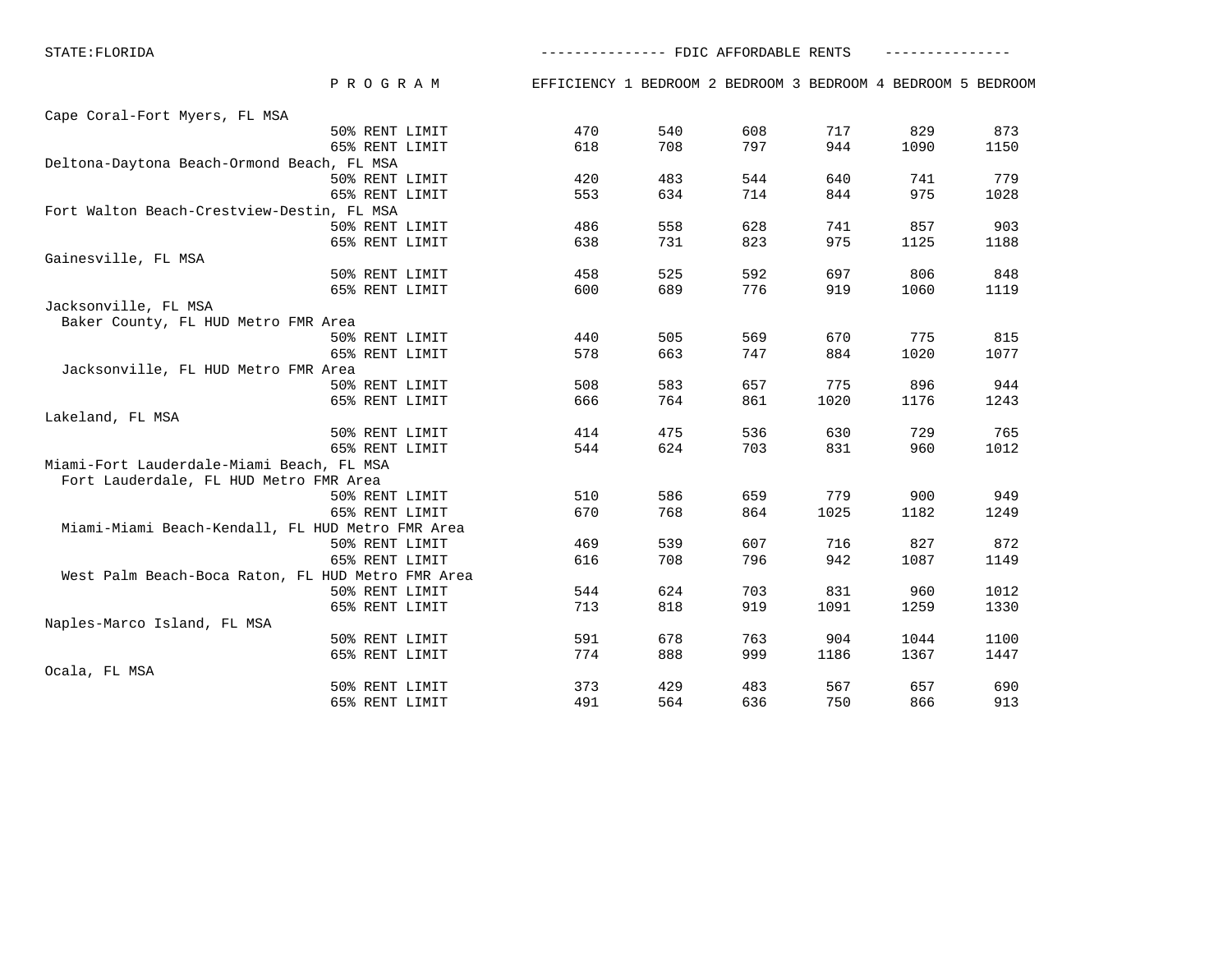| FEDERAL DEPOSIT INSURANCE CORPORATION 02/2006<br>STATE: FLORIDA | -------------- FDIC AFFORDABLE RENTS                         |     |     |     |      |      | PAGE 30 |
|-----------------------------------------------------------------|--------------------------------------------------------------|-----|-----|-----|------|------|---------|
| PROGRAM                                                         | EFFICIENCY 1 BEDROOM 2 BEDROOM 3 BEDROOM 4 BEDROOM 5 BEDROOM |     |     |     |      |      |         |
|                                                                 |                                                              |     |     |     |      |      |         |
| Orlando, FL MSA                                                 |                                                              |     |     |     |      |      |         |
| 50% RENT LIMIT                                                  | 483                                                          | 554 | 624 | 736 | 851  | 897  |         |
| 65% RENT LIMIT                                                  | 633                                                          | 726 | 817 | 969 | 1117 | 1180 |         |
| Palm Bay-Melbourne-Titusville, FL MSA                           |                                                              | 553 |     |     | 850  | 894  |         |
| 50% RENT LIMIT                                                  | 481                                                          |     | 623 | 735 |      |      |         |
| 65% RENT LIMIT                                                  | 633                                                          | 725 | 817 | 967 | 1116 | 1178 |         |
| Panama City-Lynn Haven, FL MSA<br>50% RENT LIMIT                |                                                              | 496 | 558 | 657 | 761  | 800  |         |
|                                                                 | 431                                                          |     |     |     |      | 1057 |         |
| 65% RENT LIMIT<br>Pensacola-Ferry Pass-Brent, FL MSA            | 568                                                          | 651 | 733 | 867 | 1001 |      |         |
| 50% RENT LIMIT                                                  | 434                                                          | 499 | 562 | 662 | 766  | 805  |         |
| 65% RENT LIMIT                                                  | 571                                                          | 655 | 738 | 872 | 1007 | 1063 |         |
| Port St. Lucie-Fort Pierce, FL MSA                              |                                                              |     |     |     |      |      |         |
| 50% RENT LIMIT                                                  | 458                                                          | 526 | 592 | 699 | 807  | 850  |         |
| 65% RENT LIMIT                                                  | 601                                                          | 690 | 777 | 920 | 1061 | 1120 |         |
| Punta Gorda, FL MSA                                             |                                                              |     |     |     |      |      |         |
| 50% RENT LIMIT                                                  | 425                                                          | 488 | 549 | 647 | 749  | 788  |         |
| 65% RENT LIMIT                                                  | 558                                                          | 640 | 721 | 852 | 984  | 1038 |         |
| Sarasota-Bradenton-Venice, FL MSA                               |                                                              |     |     |     |      |      |         |
| 50% RENT LIMIT                                                  | 491                                                          | 564 | 636 | 750 | 866  | 913  |         |
| 65% RENT LIMIT                                                  | 644                                                          | 739 | 832 | 986 | 1137 | 1202 |         |
| Tallahassee, FL MSA                                             |                                                              |     |     |     |      |      |         |
| Tallahassee, FL HUD Metro FMR Area                              |                                                              |     |     |     |      |      |         |
| 50% RENT LIMIT                                                  | 493                                                          | 565 | 637 | 751 | 867  | 914  |         |
| 65% RENT LIMIT                                                  | 646                                                          | 741 | 834 | 989 | 1141 | 1205 |         |
| Wakulla County, FL HUD Metro FMR Area                           |                                                              |     |     |     |      |      |         |
| 50% RENT LIMIT                                                  | 429                                                          | 493 | 556 | 654 | 756  | 795  |         |
| 65% RENT LIMIT                                                  | 564                                                          | 648 | 728 | 861 | 995  | 1049 |         |
| Tampa-St. Petersburg-Clearwater, FL MSA                         |                                                              |     |     |     |      |      |         |
| 50% RENT LIMIT                                                  | 456                                                          | 524 | 591 | 696 | 805  | 847  |         |
| 65% RENT LIMIT                                                  | 599                                                          | 688 | 773 | 916 | 1057 | 1115 |         |
| Vero Beach, FL MSA                                              |                                                              |     |     |     |      |      |         |
| 50% RENT LIMIT                                                  | 466                                                          | 535 | 603 | 710 | 821  | 865  |         |
| 65% RENT LIMIT                                                  | 611                                                          | 703 | 791 | 936 | 1080 | 1140 |         |
| Bradford County, FL                                             |                                                              |     |     |     |      |      |         |
| 50% RENT LIMIT                                                  | 394                                                          | 453 | 511 | 600 | 695  | 729  |         |
| 65% RENT LIMIT                                                  | 519                                                          | 595 | 671 | 791 | 915  | 964  |         |
| Calhoun County, FL                                              |                                                              |     |     |     |      |      |         |

50% RENT LIMIT 366 421 474 556 645 677

65% RENT LIMIT 481 553 623 735 850 894

677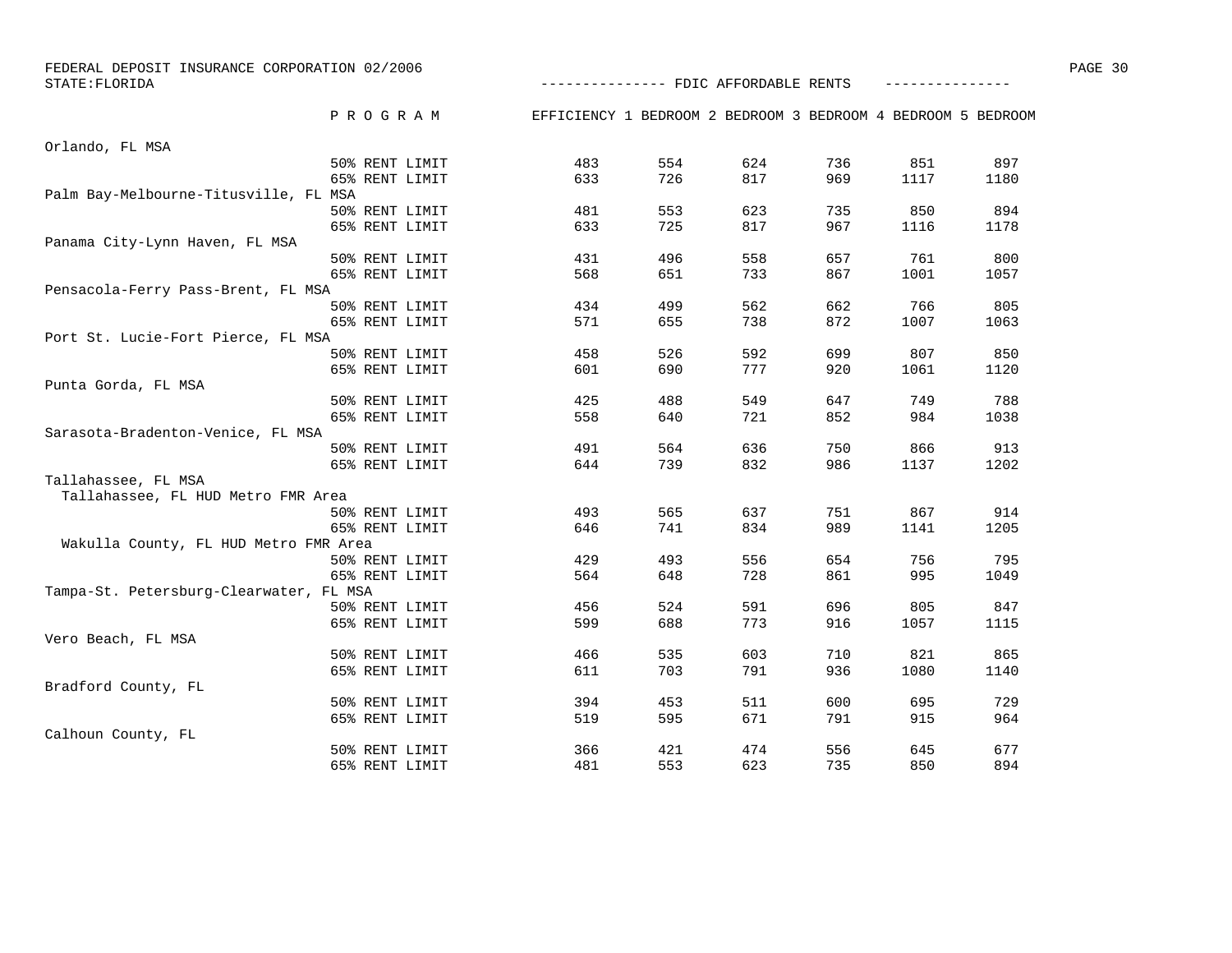| FEDERAL DEPOSIT INSURANCE CORPORATION 02/2006<br>STATE: FLORIDA |                | -------------- FDIC AFFORDABLE RENTS                         |     |     |     |      |      |  |
|-----------------------------------------------------------------|----------------|--------------------------------------------------------------|-----|-----|-----|------|------|--|
|                                                                 |                |                                                              |     |     |     |      |      |  |
|                                                                 | PROGRAM        | EFFICIENCY 1 BEDROOM 2 BEDROOM 3 BEDROOM 4 BEDROOM 5 BEDROOM |     |     |     |      |      |  |
| Citrus County, FL                                               |                |                                                              |     |     |     |      |      |  |
|                                                                 | 50% RENT LIMIT | 366                                                          | 421 | 474 | 556 | 645  | 677  |  |
|                                                                 | 65% RENT LIMIT | 481                                                          | 553 | 623 | 735 | 850  | 894  |  |
| Columbia County, FL                                             |                |                                                              |     |     |     |      |      |  |
|                                                                 | 50% RENT LIMIT | 366                                                          | 421 | 474 | 556 | 645  | 677  |  |
|                                                                 | 65% RENT LIMIT | 481                                                          | 553 | 623 | 735 | 850  | 894  |  |
| DeSoto County, FL                                               |                |                                                              |     |     |     |      |      |  |
|                                                                 | 50% RENT LIMIT | 366                                                          | 421 | 474 | 556 | 645  | 677  |  |
|                                                                 | 65% RENT LIMIT | 481                                                          | 553 | 623 | 735 | 850  | 894  |  |
| Dixie County, FL                                                |                |                                                              |     |     |     |      |      |  |
|                                                                 | 50% RENT LIMIT | 366                                                          | 421 | 474 | 556 | 645  | 677  |  |
|                                                                 | 65% RENT LIMIT | 481                                                          | 553 | 623 | 735 | 850  | 894  |  |
| Flagler County, FL                                              |                |                                                              |     |     |     |      |      |  |
|                                                                 | 50% RENT LIMIT | 466                                                          | 535 | 603 | 710 | 821  | 865  |  |
|                                                                 | 65% RENT LIMIT | 611                                                          | 703 | 791 | 936 | 1080 | 1140 |  |
| Franklin County, FL                                             |                |                                                              |     |     |     |      |      |  |
|                                                                 | 50% RENT LIMIT | 366                                                          | 421 | 474 | 556 | 645  | 677  |  |
|                                                                 | 65% RENT LIMIT | 481                                                          | 553 | 623 | 735 | 850  | 894  |  |
| Glades County, FL                                               |                |                                                              |     |     |     |      |      |  |
|                                                                 | 50% RENT LIMIT | 366                                                          | 421 | 474 | 556 | 645  | 677  |  |
|                                                                 | 65% RENT LIMIT | 481                                                          | 553 | 623 | 735 | 850  | 894  |  |
| Gulf County, FL                                                 |                |                                                              |     |     |     |      |      |  |
|                                                                 | 50% RENT LIMIT | 366                                                          | 421 | 474 | 556 | 645  | 677  |  |
|                                                                 | 65% RENT LIMIT | 481                                                          | 553 | 623 | 735 | 850  | 894  |  |
| Hamilton County, FL                                             |                |                                                              |     |     |     |      |      |  |
|                                                                 | 50% RENT LIMIT | 366                                                          | 421 | 474 | 556 | 645  | 677  |  |
|                                                                 | 65% RENT LIMIT | 481                                                          | 553 | 623 | 735 | 850  | 894  |  |
| Hardee County, FL                                               |                |                                                              |     |     |     |      |      |  |
|                                                                 | 50% RENT LIMIT | 366                                                          | 421 | 474 | 556 | 645  | 677  |  |
|                                                                 | 65% RENT LIMIT | 481                                                          | 553 | 623 | 735 | 850  | 894  |  |
| Hendry County, FL                                               |                |                                                              |     |     |     |      |      |  |
|                                                                 | 50% RENT LIMIT | 366                                                          | 421 | 474 | 556 | 645  | 677  |  |
|                                                                 | 65% RENT LIMIT | 481                                                          | 553 | 623 | 735 | 850  | 894  |  |
| Highlands County, FL                                            |                |                                                              |     |     |     |      |      |  |
|                                                                 | 50% RENT LIMIT | 384                                                          | 441 | 497 | 584 | 676  | 710  |  |
|                                                                 | 65% RENT LIMIT | 505                                                          | 579 | 652 | 770 | 890  | 938  |  |
| Holmes County, FL                                               |                |                                                              |     |     |     |      |      |  |
|                                                                 | 50% RENT LIMIT | 366                                                          | 421 | 474 | 556 | 645  | 677  |  |
|                                                                 | 65% RENT LIMIT | 481                                                          | 553 | 623 | 735 | 850  | 894  |  |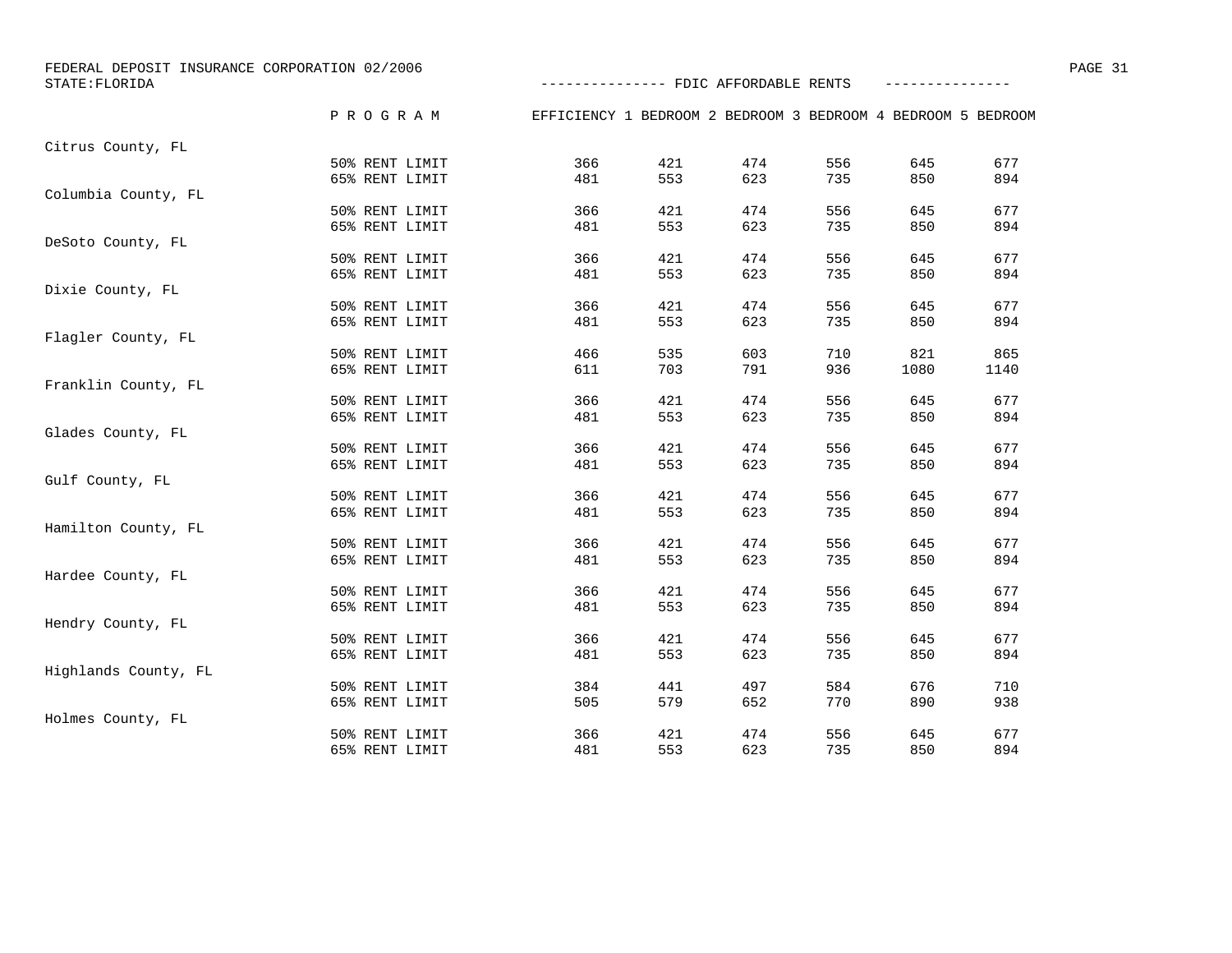| FEDERAL DEPOSIT INSURANCE CORPORATION 02/2006<br>STATE: FLORIDA |                                  | -------------- FDIC AFFORDABLE RENTS                         |            |            |            |            |            | PAGE 32 |
|-----------------------------------------------------------------|----------------------------------|--------------------------------------------------------------|------------|------------|------------|------------|------------|---------|
|                                                                 | PROGRAM                          | EFFICIENCY 1 BEDROOM 2 BEDROOM 3 BEDROOM 4 BEDROOM 5 BEDROOM |            |            |            |            |            |         |
| Jackson County, FL                                              |                                  |                                                              |            |            |            |            |            |         |
|                                                                 | 50% RENT LIMIT                   | 366                                                          | 421        | 474        | 556        | 645        | 677        |         |
|                                                                 | 65% RENT LIMIT                   | 481                                                          | 553        | 623        | 735        | 850        | 894        |         |
| Lafayette County, FL                                            |                                  |                                                              |            |            |            |            |            |         |
|                                                                 | 50% RENT LIMIT                   | 366                                                          | 421        | 474        | 556        | 645        | 677        |         |
|                                                                 | 65% RENT LIMIT                   | 481                                                          | 553        | 623        | 735        | 850        | 894        |         |
| Levy County, FL                                                 |                                  |                                                              |            |            |            |            |            |         |
|                                                                 | 50% RENT LIMIT                   | 366                                                          | 421        | 474        | 556        | 645        | 677        |         |
|                                                                 | 65% RENT LIMIT                   | 481                                                          | 553        | 623        | 735        | 850        | 894        |         |
| Liberty County, FL                                              |                                  |                                                              |            |            |            |            |            |         |
|                                                                 | 50% RENT LIMIT                   | 366                                                          | 421        | 474        | 556        | 645        | 677        |         |
|                                                                 | 65% RENT LIMIT                   | 481                                                          | 553        | 623        | 735        | 850        | 894        |         |
| Madison County, FL                                              |                                  |                                                              |            |            |            |            |            |         |
|                                                                 | 50% RENT LIMIT                   | 366                                                          | 421        | 474        | 556        | 645        | 677        |         |
|                                                                 | 65% RENT LIMIT                   | 481                                                          | 553        | 623        | 735        | 850        | 894        |         |
| Monroe County, FL                                               |                                  |                                                              |            |            |            |            |            |         |
|                                                                 | 50% RENT LIMIT                   | 514                                                          | 590        | 664        | 785        | 906        | 955        |         |
|                                                                 | 65% RENT LIMIT                   | 674                                                          | 773        | 871        | 1031       | 1190       | 1258       |         |
| Okeechobee County, FL                                           |                                  |                                                              |            |            |            |            |            |         |
|                                                                 | 50% RENT LIMIT                   | 366                                                          | 421        | 474        | 556        | 645        | 677        |         |
|                                                                 | 65% RENT LIMIT                   | 481                                                          | 553        | 623        | 735        | 850        | 894        |         |
| Putnam County, FL                                               |                                  |                                                              |            |            |            |            |            |         |
|                                                                 | 50% RENT LIMIT                   | 366                                                          | 421        | 474        | 556        | 645        | 677        |         |
|                                                                 | 65% RENT LIMIT                   | 481                                                          | 553        | 623        | 735        | 850        | 894        |         |
| Sumter County, FL                                               |                                  |                                                              |            |            |            |            |            |         |
|                                                                 | 50% RENT LIMIT                   | 370                                                          | 425        | 479        | 562        | 651        | 683        |         |
|                                                                 | 65% RENT LIMIT                   | 486                                                          | 559        | 629        | 742        | 859        | 904        |         |
| Suwannee County, FL                                             |                                  |                                                              |            |            |            |            |            |         |
|                                                                 | 50% RENT LIMIT                   | 366                                                          | 421        | 474        | 556        | 645        | 677        |         |
|                                                                 | 65% RENT LIMIT                   | 481                                                          | 553        | 623        | 735        | 850        | 894        |         |
| Taylor County, FL                                               |                                  | 366                                                          | 421        | 474        | 556        | 645        | 677        |         |
|                                                                 | 50% RENT LIMIT                   |                                                              |            |            |            |            |            |         |
|                                                                 | 65% RENT LIMIT                   | 481                                                          | 553        | 623        | 735        | 850        | 894        |         |
| Union County, FL                                                |                                  |                                                              |            |            |            |            |            |         |
|                                                                 | 50% RENT LIMIT<br>65% RENT LIMIT | 373<br>491                                                   | 429<br>564 | 483<br>636 | 567<br>750 | 657<br>866 | 690<br>913 |         |
|                                                                 |                                  |                                                              |            |            |            |            |            |         |
| Walton County, FL                                               | 50% RENT LIMIT                   | 379                                                          | 435        | 491        | 575        | 666        | 700        |         |
|                                                                 |                                  | 498                                                          | 573        | 644        | 760        | 879        | 925        |         |
|                                                                 | 65% RENT LIMIT                   |                                                              |            |            |            |            |            |         |